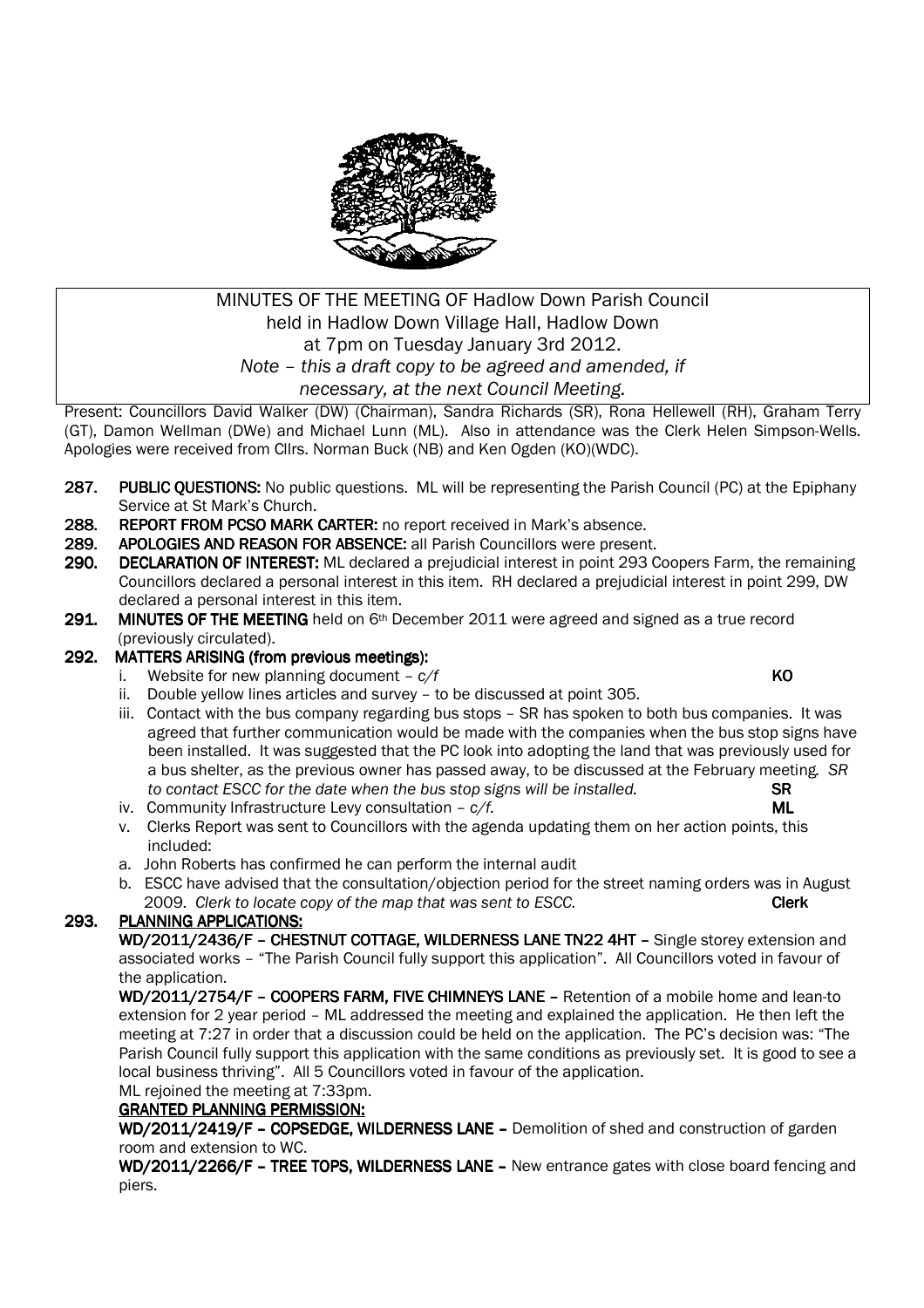#### REFUSED PLANNING PERMISSION:

WD/2011/2325/F and 2326/LB DUDDESLAND FARMHOUSE, CROSS IN HAND - The erection of a single storey outbuilding with lightweight link to the main dwelling. TREE WORKS:

**THISTLEDOWN, WILDERNESS LANE –** Crown raise and remove lower branches of oak trees within TPO no. 45/2, 1988 – consent granted.

- 294. REPORTS FROM CLLR. TONY REID, ESCC & CLLRS. KEN OGDEN and NORMAN BUCK WDC: no reports received in their absence.
- 295. BANK RECONCILIATION: statements have not yet been received for December 2011, c/f.

#### 296. OTHER FINANCE MATTERS -

- i. Tree planting –the Clerk provided information on planting a Jubilee Oak, GT has liaised with Claire Rivers who is willing for the children to be involved. All agreed to the tree being purchased at a cost of £41.32 + vat. *GT to liaise with Claire Rivers*. GT
- ii. The payment of £24.00 to Action in rural Sussex for the Broadband event was ratified.
- iii. The Clerk presented details of the quotes for the printing of the newsletter to the PC. It was agreed to go with the quote from Printmonger. *GT to produce article on the new Community Centre and SR to do article on speeding.* GT/SR
- iv. The precept request for £26,527 was signed by the Chairman and Clerk.
- 297. BROADBAND The Clerk updated the PC on the report produced by Eddie Westfield (EW) on the 2 Broadband projects, it was agreed not to apply for the Defra grant, however to take the ESCC proposal to the next stage. *The Clerk will approach EW to see if he is willing to set up a group to take this forward,* DW agreed to be part of the group. A broadband questionnaire will be issued at the same time as the emergency plan questionnaire. Clerk and the contract of the contract of the clerk clerk clerk
- 298. NEW COMMUNITY CENTRE The issue of trusteeship of the present hall was discussed. The Community Centre committee will be writing to the Chair of the Playing Fie ld committee requesting confirmation that they agree for the Centre to be built on the land. The Clerk has also requested whether a new lease will need to be drawn up with the Playing Field Committee.

The Clerk updated on information received from Louise Beaton at AirS and is contacting previous members of the PC and the Village Hall committee to try and fill in the missing links. *She will locate the paperwork that was sent to WDC.*  $\blacksquare$ 

It was discussed whether to set up a committee of the PC to deal with items relating to the Village Hall and the Community Centre. A discussion was held on the number of PC members on the Community Centre committee, it was agreed that GT would continue as the PC representative on the committee with other Councillors attending as observers. GT expressed concern over the number of groups he is on and how a clash of interests could arise.

- 299 EXISTING VILLAGE HALL SITE this item was discussed at point 298.
- 300. WDC MEETING REGARDING AFFORDABLE HOUSING representatives from the PC have been invited to a meeting with KO, the agent, the case officer and the Housing Development Officer regarding the application to build affordable houses on the site to the south of the village hall. The Clerk has clarified who can attend from the PC. It has been confirmed that it is not a decision making meeting. Normally these meetings are held prior to the application being issued to the PC. The PC representatives will reflect the response the PC made to the planning application and the priorities in the Community Plan.
- 301. LEASE WITH ST MARKS SCHOOL HOUSE TRUST GT confirmed that a new lease will need to be drawn up for the area at the entrance to the playing field. Some Councillors felt that the lease should be for 99 years, whereas GT expressed concern that 60 years had previously been discussed by the PC, had been agreed by the diocese and funders would agree with a 60 year lease. It was proposed that Councillors assist GT in the work involved and that this item be deferred to be discussed at the February meeting. It has been suggested that the rental be for £500 per annum for a 60 year period.
- 302. RISK ASSESSMENTS Having undertaken the quarterly risk assessments. SR highlighted that the sign at the entrance to the playing field doesn't give telephone contact information. *DW to record information on the sign.* DW

The Clerk has received a copy of the risk assessment for the Village Hall from June 2011.

- 303. WDC AND THE LOCALISM BILL the Clerk highlighted a letter she had received from WDC regarding the Localism Bill, *it was agreed for the Clerk to write to WDC expressing the PC's hope that they would respect the Hadlow Down Community Plan and any referendums that the village hold. The PC would like to be equal partners with WDC and be involved in any decisions that are made. The Clerk will also request further information on how the PC can be involved.* **CLEC 2008 Clerk**
- 304. WINTER EMERGENCIES RH advised that she is about to re-do the emergency plan team contact details.